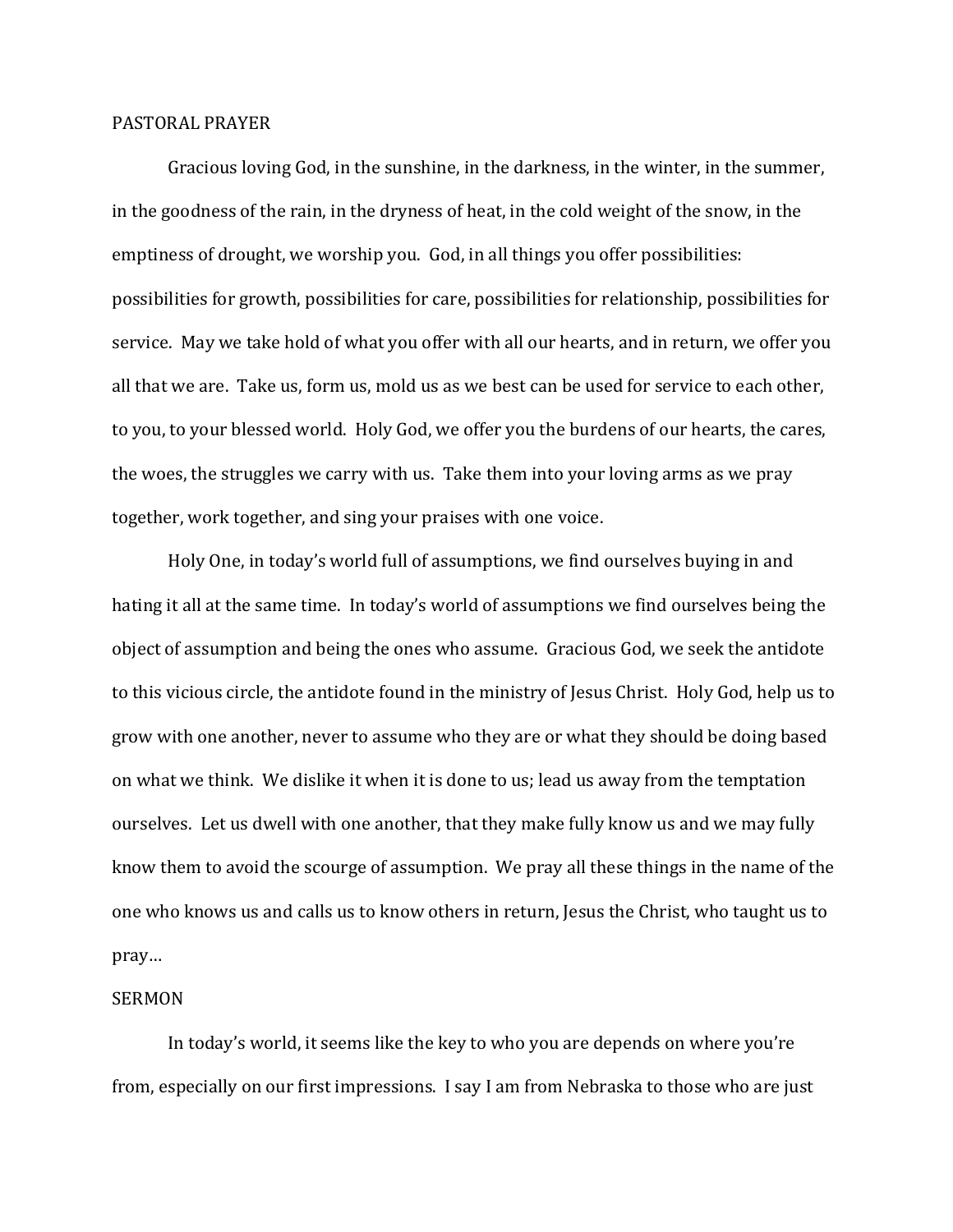meeting me, and the assumptions come rolling in. People automatically assume that I grew up farming, that I know the science of meat, where the Prime Rib on a cow comes from, that I have never seen a city before, and that we recently acquired electricity. On the other hand, my wife comes from Lancaster County, and she later moved to Philadelphia. Hearing the first part, you might assume that she is Amish. Living in Philly, you assume that she's got a tough side. She does, of course, have her hardened "Philly face" and knows how to use her car horn as a hearty communication tool. Using both of those ideas, you can assume who we are, but let's be honest, that doesn't explain who either of us is. You might assume someone from New York adores the Yankees. You might assume someone from the South is naturally racist. You might assume someone from Texas thinks they are naturally superior, because everything is bigger in Texas. You might assume those from Wisconsin are entitled Packer Fans who think they will win today…well…that one might be true, except for the winning today part.

All of these are assumptions. Have you heard what it means to assume? It's not very flattering. And yet, we all do it. It's much easier than we dare admit, and it can quickly go from the simple, unwarranted assumptions to the violent. When we are talking about politics, each of the political parties is branded something based on one's own politics. There is no nuance there. You are either this or this, which makes you enemy or friend. There is no getting to know the person for who she or he is. But the problems of assumption today are much greater. The very nature of racism is an assumption of what someone is based on the tone of their skin. As we come to have known, that is never correct. As you go through all the "-ism"s in our world, you will find assumption after assumption. In a way, it's human nature, but that's no excuse. We are called to more than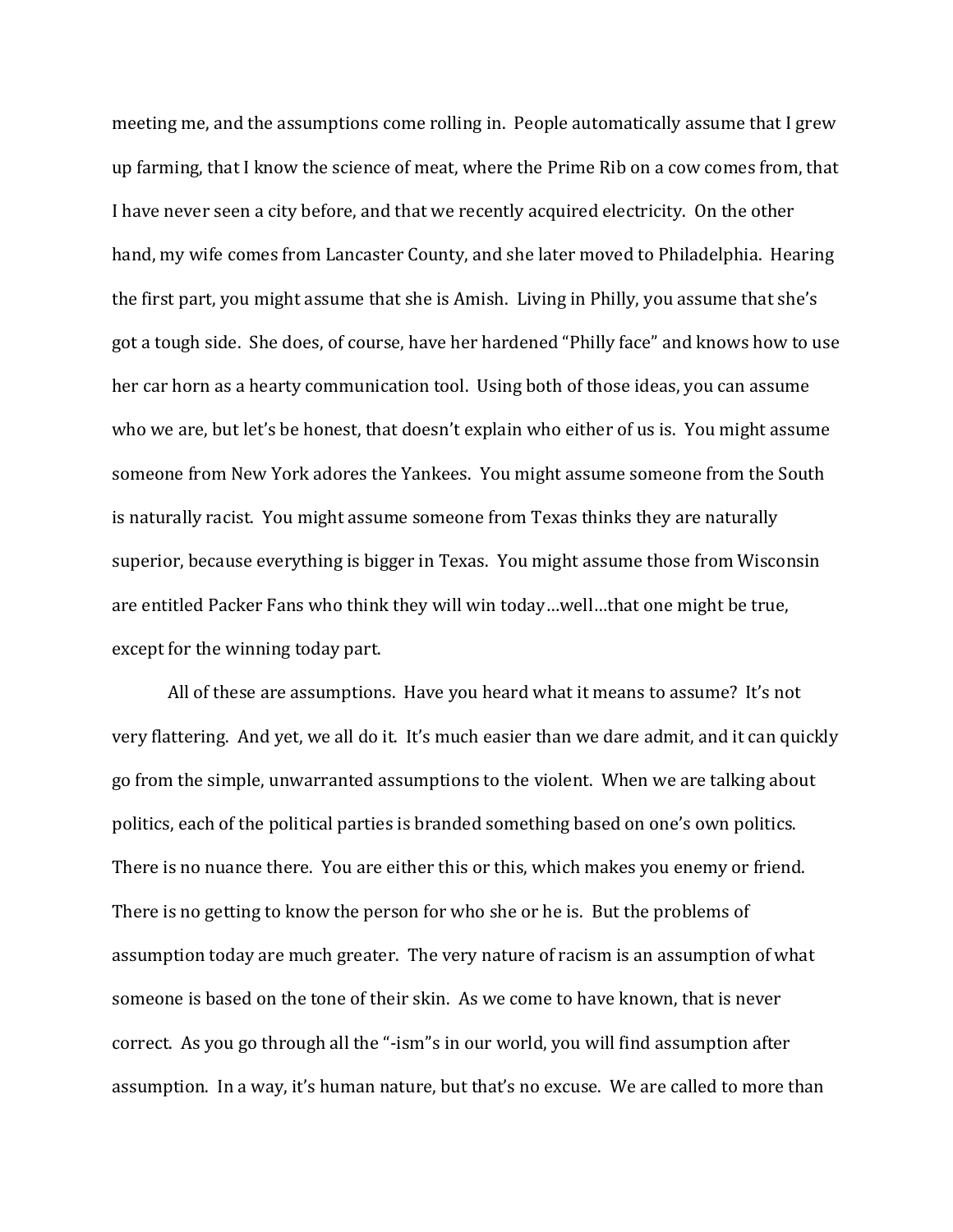just our human nature or just the way things are. Assumption hurts, those who are assumed about and those who do the assuming, because they cut off an opportunity for knowing another person whom God has created and created well. It even happened to the Lord Jesus Christ! Let's hear the story again of Philip and Nathaniel, see how Nathaniel was misguided in assuming, and see how Jesus Christ was able to move beyond Nathaniel's assumptions. In his actions is a great opportunity for us.

Here we have the story of Jesus calling Philip and Nathaniel, two of what would come to be Jesus' band of twelve faithful disciples. He found Philip and said "Follow Me!" Philip apparently knew who was calling him, for he went to his colleague Nathaniel, and wants to tell him the story of what has happened. So he does. But the conversation doesn't go as Philip had expected, for Nathaniel already has some opinions about this man.

This is the one part of this story that gets me every time. Philip gives Jesus this excellent introduction, essentially calling him the greatest thing since sliced bread and then some. His statement could not be greater and stronger. This is the one all of the scriptures have been pointing to; this is the one we have all been waiting for. This is the man who could beat the Seattle Seahawks at home singlehandedly: this is Jesus the Christ, the Messiah, from Nazareth! Wow! Amazing! With that kind of excited introduction, you'd expect an equally amazed response, but it doesn't come. Instead, Nathaniel's response is blunt, simple, and laden with sarcasm. "Can anything good come out of Nazareth?"

Talk about putting a needle in your balloon. It's off-putting, because we can easily see assumption in action. By that little sentence, Nathaniel has already dismissed that Jesus had any sort of worth simply because he had come from Nazareth, not to mention him being the long awaited Messiah. Sure, that nothing good could come from Nazareth was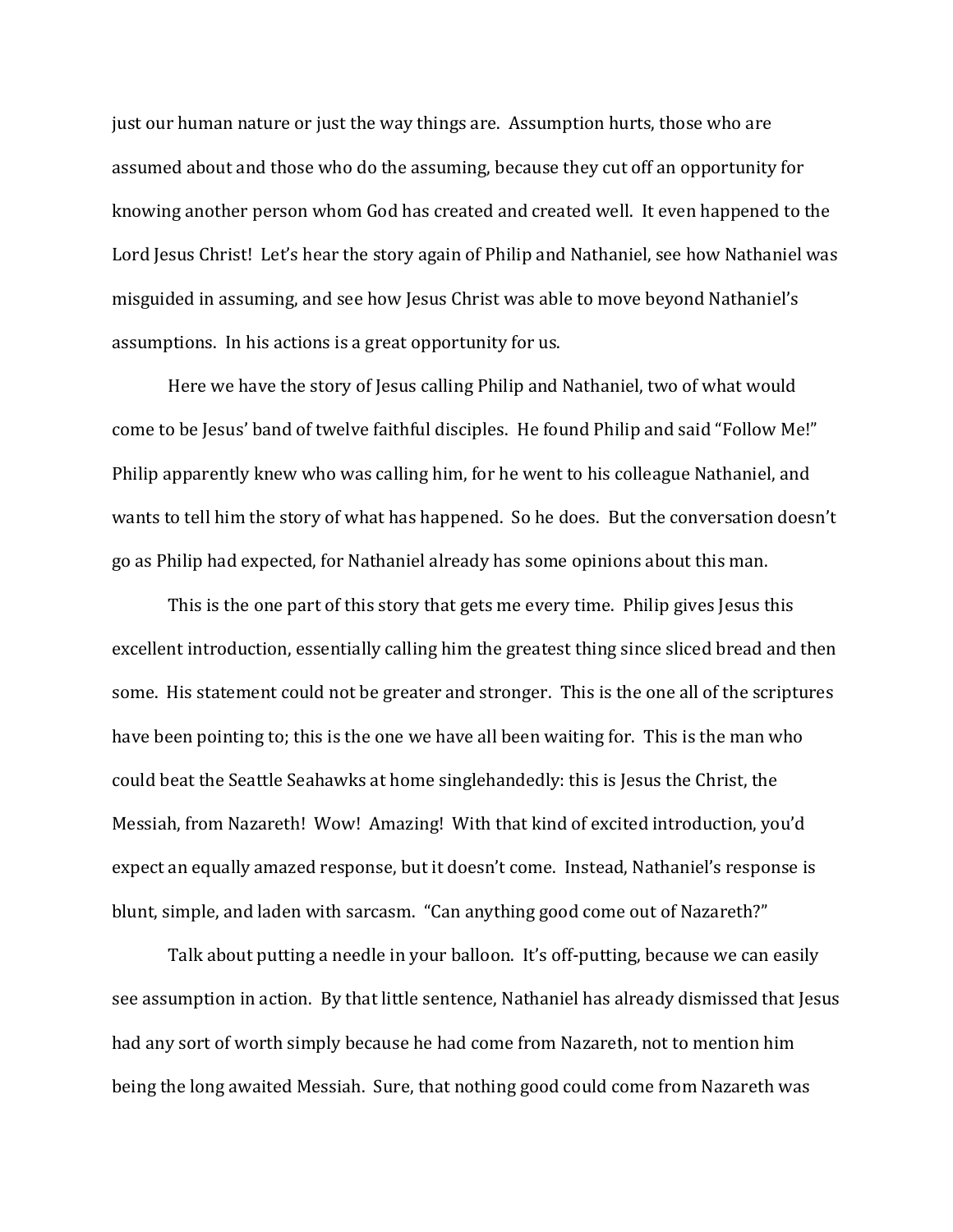probably what they thought in those days, just like all those we said earlier. Electricity and phone lines are a new thing in Nebraska. Everyone's rough and tough in Philly. I can tell you, these are all garbage. Philip thinks the same; he doesn't buy in to Nathaniel's weak argument. Philip's response brings it all together, what Nathaniel said and what to do about it. And, as we shall see, it's the right way of responding to the shutdown of an assumption. "Come and see," Philip says. A good response, but that's not the best translation. According to the podcast Sermon Brainwave, it's better translated, "Come and dwell." That makes much better sense. "Come and see" is simple, it's passive; it's almost too peripheral, and one could easily opt out. But when we come and dwell, we spend time. We collaborate. We form a lasting relationship. It's an active response. We look beyond the assumptions and we see who a person really is. When Nathaniel does, he comes to find Jesus who already knows him. Jesus doesn't stand on assumption but opens himself up to relationship with Nathaniel. Nathaniel responds in kind, and a new relationship is born. Through that relationship, Jesus tells him that he will see heaven opened and the angels descending upon the Son of Man. In other words, this relationship opens him to seeing God's work through the ministry and person of Jesus Christ. Nathaniel drops the assumption, and he comes to understand that God is in the world, that God has come in the form of this man. All he had to do was get to know him, and the results spoke for themselves.

When you go away from home, how do people react to you when you say that you are from Wyoming? Do they jump on the assumption bandwagon? Do they easily say, in the mold of Nathaniel, "Can anything good come out of Wyoming?" Let's face it, Wyoming is not like the other states. Wyoming is the only state in the Union that carries a population of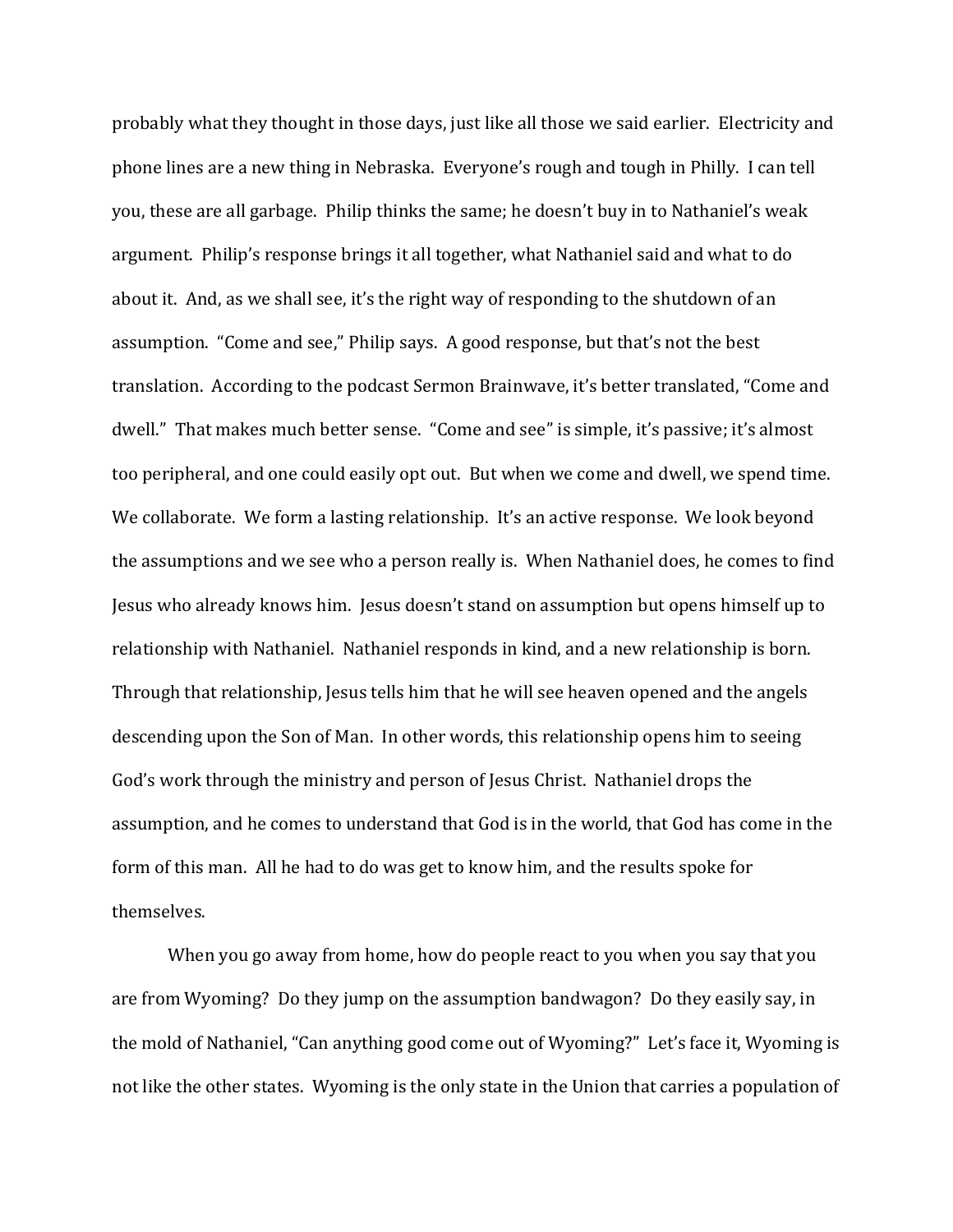less than a million with an estimation of less than 600,000 in 2013. It is the second least densely populated state in the Union, right behind Alaska. Some think that everyone in the state is living rurally, that there are no cities to speak of. Well, that's obviously wrong simply by us being here today. Contrary to the assumption, everyone is not a cowboy or rancher, although many people are University of Wyoming Cowboys. Wyoming may not be the sexiest place on the face of the earth, but that does not mean anything. All of these things, if you read them a slanted way, can add up to an empty place with people who don't know how to relate to one another. But that is reading the facts with the eyes of assumption. Does that say anything about who the people are? Of course not, and there's an easy way to figure that out.

And that way is simple: to jump out of our assumptions, we only have to know and understand. Wyoming is not a barren empty land but a unique place with plenty of potential. They call Cheyenne "The Legend" for a reason. But when we go deeper, we see a lot more. This is a special community. We all have our different stories, the different paths that led us to this place and this time. Some of us were in the military. Some of us worked the railroad. Some of us did neither but came to Wyoming for our different reasons. We all have our different stories and ways in which we came to be here today. The way I know is that I have come to know you as a congregation and as individuals. Some of you have come from elsewhere like me and have made a new life here. Some of you have been born here, raised here, and serve here, and what we are is a dynamic community with a lot to offer the world. As you hopefully have noticed, I am not limited because I came from Nebraska, and in the same way, it's obvious in the opposite. When you get to know the place, when you get to know the people, the assumptions can't hold up.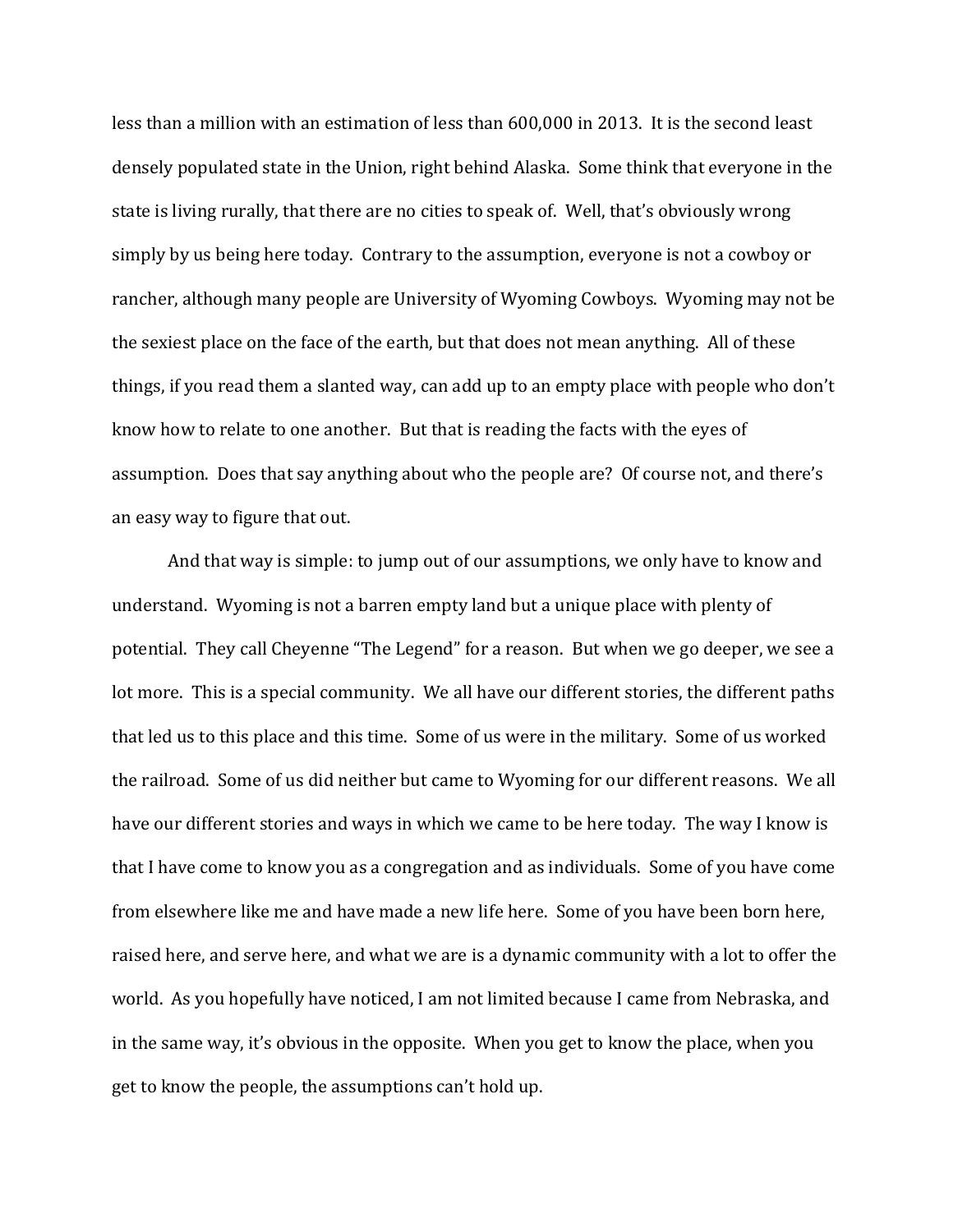We don't like it done to us, that's certain. When faced with any kind of assumptions, you have a few choices. You can get mad and walk away, but what does that do? In a way, that only reinforces their belief, because we give them nothing else to prove otherwise. On the other hand, you can prove them otherwise. The only option, as Jesus so eloquently demonstrated, is to invite others into relationship with you. Our response can be that of Philip: "Come and see." Come and dwell with us, and you can see otherwise.

None of us wants to be the victim of assumptions, based on where we are from, our upbringing, our looks, our preferences, our choices, or anything else. Why do we dare do it to others? If we don't want to be asked that question, we shouldn't do it to others. If we want to show others that good can come out of Wyoming, we can help prove it to them as well by dwelling with others. Step out and get to know one another, for we each have our stories, and those stories are the antidote to the scourge of assumption. Relationship not only helps the other, it helps us spread the word that, indeed, something good can, and certainly does come out of Wyoming, and we are the proof.

"Can anything good come out of Nazareth?" We know better. This was the home of God as a human being, Jesus Christ, who came to teach the world a different way. While we may want to mock Nathaniel, we often have the same perspective. "Can anything good come out of Nebraska?" "Can anything good come out of I believe I can definitely say yes. In the same way, we can hear, "Can anything good come out of Wyoming?" It is our task together to say yes, and to show those who would doubt the truth. We show the world what is good, what is right, when we follow the path of Christ, the path of love and goodness, that does not depend on where you were born and raised defined by any border but by the action that brings Christ to life for all those who do not know Christ. And we do